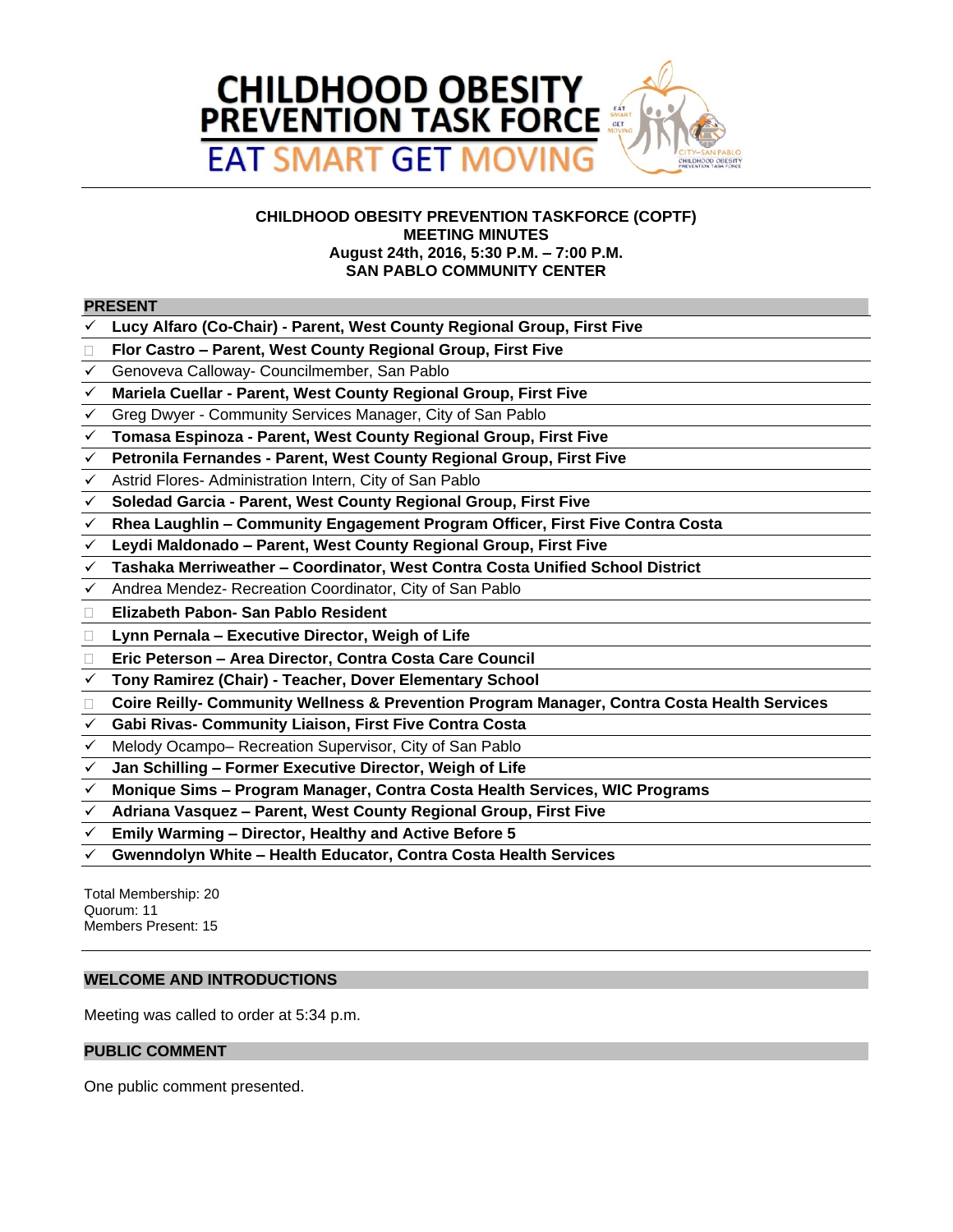Peter Fong is involved with the organization YES. YES is a program that is involved in Youth Participatory Action Research Projects for the past three years that helps teens help address public health issues in West Contra Costa. The program has been funded by the California Department of Public Health's Nutrition Education and Obesity Prevention branch. The goal for 2016-2017 school year is to create a direct impact to the WCCUSD. Team members are creating a group that will help youth leaders work at Helms Middle School. During this time the Youth Group will lead Helms students to identify a research project of an issue in Helms Middle School that is related to health and wellness. The following steps will be for the Youth Group and Helms students to advocate for a policy, system or environmental change within the school. During the fall they will train into their roles of health educators and to role models to the Helms students. Mr. Fong, has asked to create a space to allow the youth to present their future research.

## **APPROVAL OF THE MINUTES**

6/22/16 Minutes Approved, Motion made by G. White and Second by G. Rivas.

# **BERKELEY HEALTHY CHILD COALITION**

Xavier Morales, executive director for the Latino Coalition for a Healthy California gave a presentation about the The Praxis Project (Praxis) which focused on the initiative of the Soda Tax in Berkeley. Mr. Morales focused on the involvement of the Berkeley community members and how soda companies created a heavy countermeasure campaign leading up to the election, one that gave the appearance the Soda Tax was a grocery tax. Mr. Morales mentioned the different types of methods, such as holding meetings at people's households and the type of advertising Praxis Project used to educate community residents about the Soda Tax. Berkeley was the first City to pass the soda tax, Richmond also tried but did not succeed and San Francisco is now in the process to pass one as well. The Soda Tax was put on the ballot in November 2014, it needed 50% + 1 of the votes and it received 75%of the vote. The tax revenue went into Berkeley's general fund, As of March 2016, [over \\$1.5 million has been](http://www.berkeleyside.com/2016/01/20/berkeley-council-approves-1-5m-to-fight-soda-consumption/)  designated to go to community health and nutrition efforts, including other school programs in the district.

## **SUBCOMMITTEE REPORTS & MEMBERSHIP**

*Active Living-* Rhea and Andrea gave a report, which was focused on the 50K that was given to COPTF by City Council. First, the group established the criteria by looking into the data that was provided by the previous classes that were offered in Recreation last year. With the data's information they chose those same popular classes and opted to continue to provide them again for this coming year. Secondly, creating classes that could be accessible to all the children's abilities was highlighted as a focus point for the group. Lastly, for the upcoming year they want to have a better method to collect data and be able to distinguish if classes are actually being helpful to the community and changing the behaviors of the participants. Andrea offered the opportunity to include the selected classes in the upcoming guide, for advertisement. Also, she introduced a plan to what classes will be brought back for the 2017 year. As the discussion continue there was a dialogue about San Pablo and unincorporated San Pablo, and how can San Pablo better track residents and allow them to take part in the upcoming classes. The extension of swimming classes was also an idea brought by Chair Lucy Alfaro for San Pablo families. The subcommittee has requested a portion of \$18,000 thousand dollars to help provide in the upcoming year \$10 dollar classes to San Pablo residents.

*Funding and Sustainability*- Emily Warming provided a report with a focus on the subcommittee efforts to continue the Sugar Bites campaign and increased efforts around educating the community on the dangers of sugar sweetened beverages and type 2 diabetes. Having an extension to better focus it on San Pablo and mobilizing it through the community. Emily also shared information that the City Manager offered to assist with the cost of the mailing of the new campaign. The main focus was to have new information available that will be mailed is to San Pablo residents about health education, the epidemic of obesity, and chronic diseases. Emily, on the behalf of the subcommittee made the request that a portion of \$11,000 continue the advocacy of Childhood Obesity.

*Health Eating* – Greg and Melody provided an overview focus for the subcommittee with the 50K allocation. Greg's focus was on the guidelines to every subcommittee and how much will each subcommittee request. Within